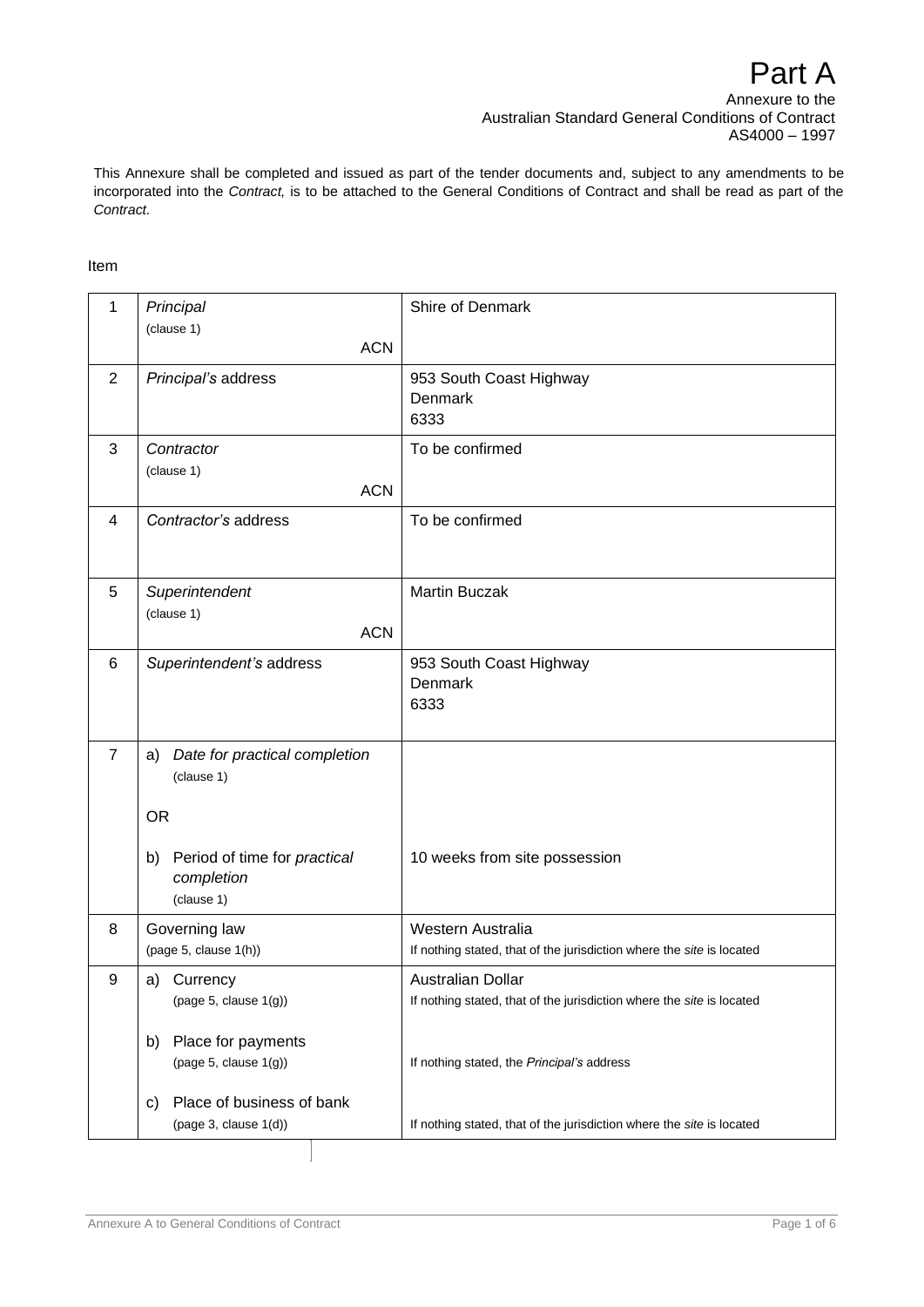| 10 | <b>Bills of quantities</b><br>(subclause 2.2)                                                               |                                                                                        |
|----|-------------------------------------------------------------------------------------------------------------|----------------------------------------------------------------------------------------|
|    | Alternative applying<br>a)<br>(subclause 2.2)                                                               | Alternative 2<br>If nothing stated, Alternative 1 applies                              |
|    | If Alternative 2 applies,<br>b)<br>is the bill of quantities<br>to be priced?<br>(subclause 2.2)            | No (delete one)<br>If neither deleted, the bill of quantities shall not be priced      |
|    | Lodgement time<br>C)<br>(subclause 2.3(b))                                                                  | Tender submission<br>If nothing stated, 28 days after date of acceptance of tender     |
| 11 | Quantities in schedule of rates,<br>Limits of accuracy<br>(subclause 2.5(b))                                | Upper Limit: Not Applicable<br>Lower Limit: Not Applicable                             |
| 12 | Provisional sum,<br>Percentage for profit and<br>attendance (clause 3)                                      | 10%                                                                                    |
| 13 | Contractor's security                                                                                       |                                                                                        |
|    | Form<br>a)<br>(clause 5)                                                                                    | Retention                                                                              |
|    | Amount or maximum<br>b)<br>percentage of contract sum<br>(clause 5)                                         | 5%<br>If nothing stated, 5% of the contract sum                                        |
|    | If retention moneys, percentage<br>c)<br>of each progress certificate<br>(clause 5 and subclause 37.2)      | 10%<br>If nothing stated, 10%, until the limit in item 13(b)                           |
|    | Time for provision (except for<br>d)<br>retention moneys)<br>(clause 5)                                     | Not Applicable<br>If nothing stated, within 28 days after date of acceptance of tender |
|    | Additional security for unfixed<br>e)<br>plant and materials<br>(subclauses 5.4 and 37.3)                   | Not Applicable<br>\$                                                                   |
|    | f)<br>Contractor's security upon<br>certificate of practical<br>completion is reduced by<br>(subclause 5.4) | 50% of amount held<br>If nothing stated, 50% of amount held                            |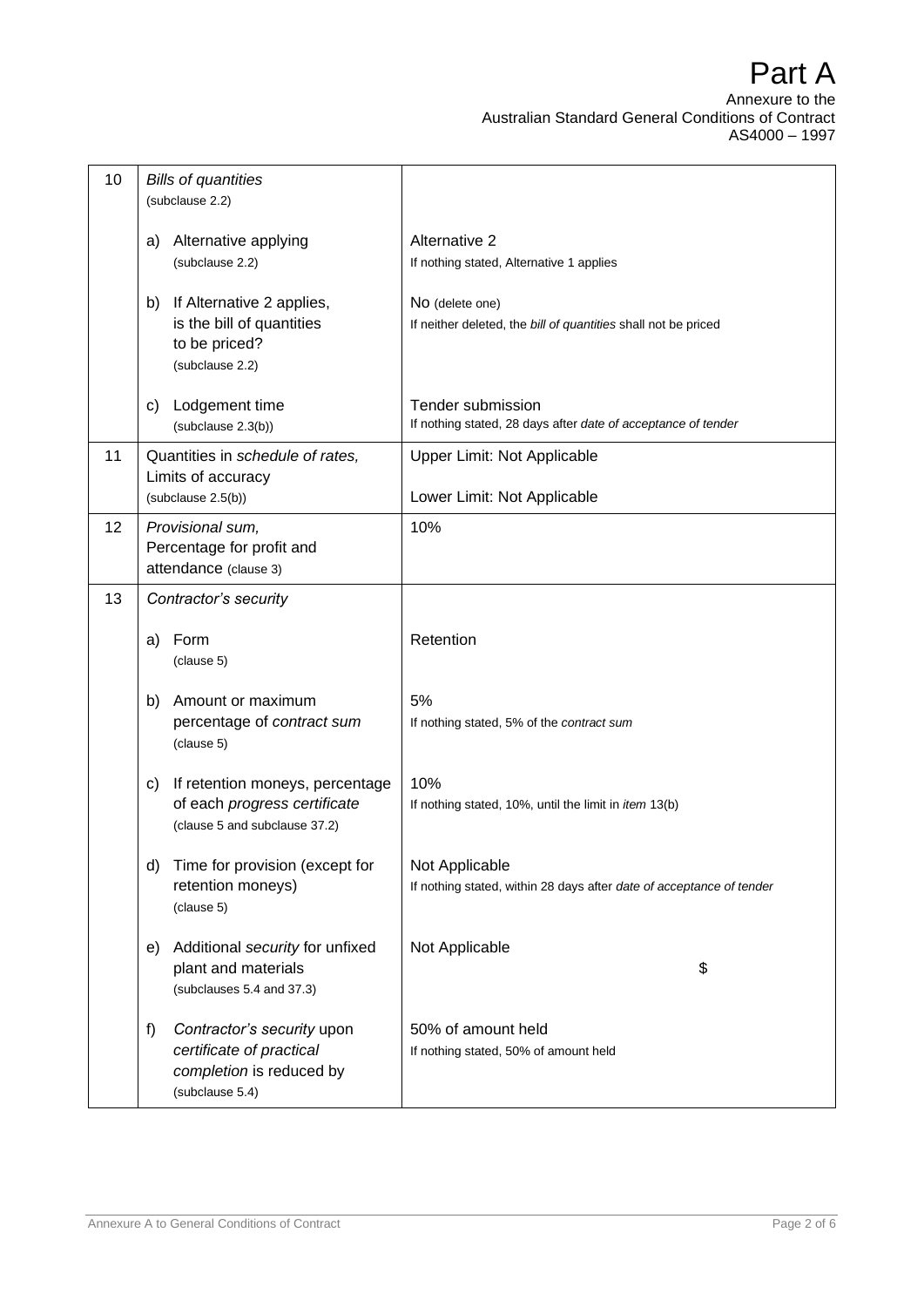| 14 | <b>Principal's Security</b>                                                                                |                                                                                                                                                                                                                   |
|----|------------------------------------------------------------------------------------------------------------|-------------------------------------------------------------------------------------------------------------------------------------------------------------------------------------------------------------------|
|    | Form<br>a)<br>(clause 5)                                                                                   | Not Applicable                                                                                                                                                                                                    |
|    | b)<br>Amount or maximum<br>percentage of contract sum<br>(clause 5)                                        | Not Applicable<br>If nothing stated, nil                                                                                                                                                                          |
|    | Time for provision<br>c)<br>(clause 5)                                                                     | Not Applicable<br>If nothing stated, within 28 days after date of acceptance of tender                                                                                                                            |
|    | Principal's security upon<br>d)<br>certificate of practical<br>completion is reduced by<br>(subclause 5.4) | % of amount held<br>Not Applicable<br>If nothing stated, 50% of amount held                                                                                                                                       |
| 15 | Principal-supplied<br>documents<br>(subclause 8.2)                                                         | Document<br>No. of copies<br>1. As per Tender Documentation<br>1<br>2.<br>3.<br>4.<br>5.<br>6.<br>If nothing stated, 5 copies of the drawings, specification, bill of quantities or<br>schedule of rates (if any) |
| 16 | Time for Superintendent's direction<br>about documents<br>(subclause 8.3)                                  | 14 days<br>If nothing stated, 14 days                                                                                                                                                                             |
| 17 | Subcontract work requiring<br>approval<br>(subclause 9.2)                                                  | All subcontract work                                                                                                                                                                                              |
| 18 | Novation<br>(subclause 9.4)                                                                                | Subcontractor<br>Particular part of WUC<br>Not Applicable                                                                                                                                                         |
|    |                                                                                                            | Particular part of WUC<br>Selected subcontractor<br>Not Applicable                                                                                                                                                |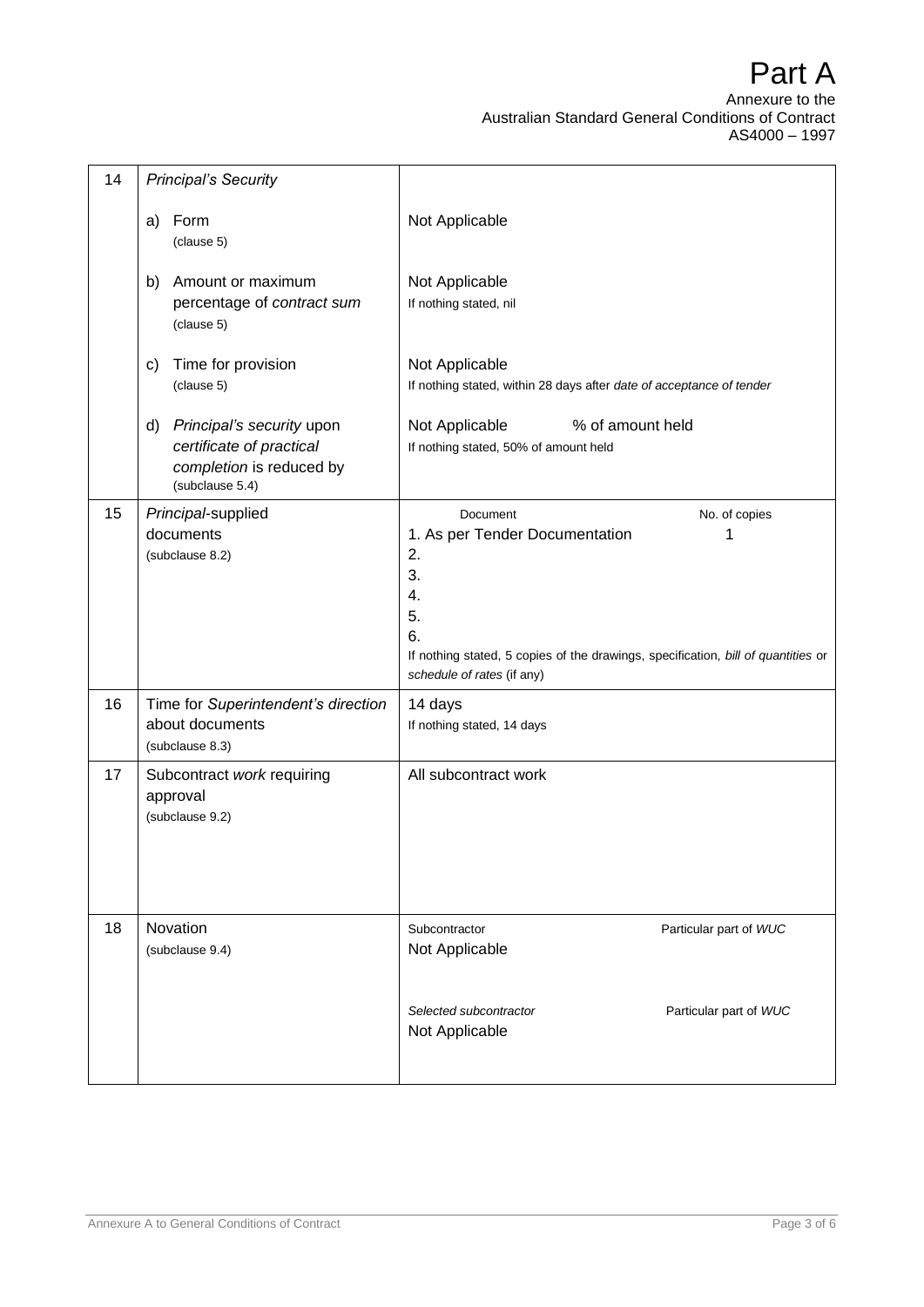| 19 | Legislative requirements                                              |                                                                                                                                                                                   |
|----|-----------------------------------------------------------------------|-----------------------------------------------------------------------------------------------------------------------------------------------------------------------------------|
|    | Those excepted<br>a)<br>(subclause 11.1)                              |                                                                                                                                                                                   |
|    | Identified WUC<br>b)<br>(subclause 11.2(a)(ii))                       | All WUC                                                                                                                                                                           |
| 20 | Insurance of the Works                                                |                                                                                                                                                                                   |
|    | (clause 16)                                                           |                                                                                                                                                                                   |
|    | Alternative applying<br>a)                                            | Alternative 1<br>If nothing stated, Alternative 1 applies                                                                                                                         |
|    | If Alternative 1 applies                                              |                                                                                                                                                                                   |
|    | Provision for demolition and<br>b)<br>removal of debris               | \$0.00<br><b>OR</b>                                                                                                                                                               |
|    |                                                                       | % of the contract sum                                                                                                                                                             |
|    | Provision for consultants' fees<br>C)                                 | \$0.00                                                                                                                                                                            |
|    |                                                                       | <b>OR</b><br>% of the contract sum                                                                                                                                                |
|    | Value of materials or things to<br>d)<br>be supplied by the Principal | \$0.00                                                                                                                                                                            |
|    | Additional amount or<br>e)<br>percentage                              | \$0.00                                                                                                                                                                            |
|    |                                                                       | <b>OR</b><br>% of the total of paragraphs (a) to (d) in clause 16                                                                                                                 |
| 21 | Public liability insurance<br>(clause 17)                             |                                                                                                                                                                                   |
|    | a) Alternative applying                                               | Alternative 1<br>If nothing stated, Alternative 1 applies                                                                                                                         |
|    | If Alternative 1 applies                                              |                                                                                                                                                                                   |
|    | Amount per occurrence shall be<br>b)<br>not less than                 | \$10,000,000 (ten million dollars)<br>If nothing stated, then not less than the contract sum                                                                                      |
| 22 | Time for giving possession<br>(subclause 24.1)                        | 2 <sup>nd</sup> December 2020.<br>Please note: Contractor shut down: Christmas<br>holidays 21 December 2020 - 1 January 2021.<br>Contractor take possession site: 4 January 2021. |
|    |                                                                       | If nothing stated, 14 days                                                                                                                                                        |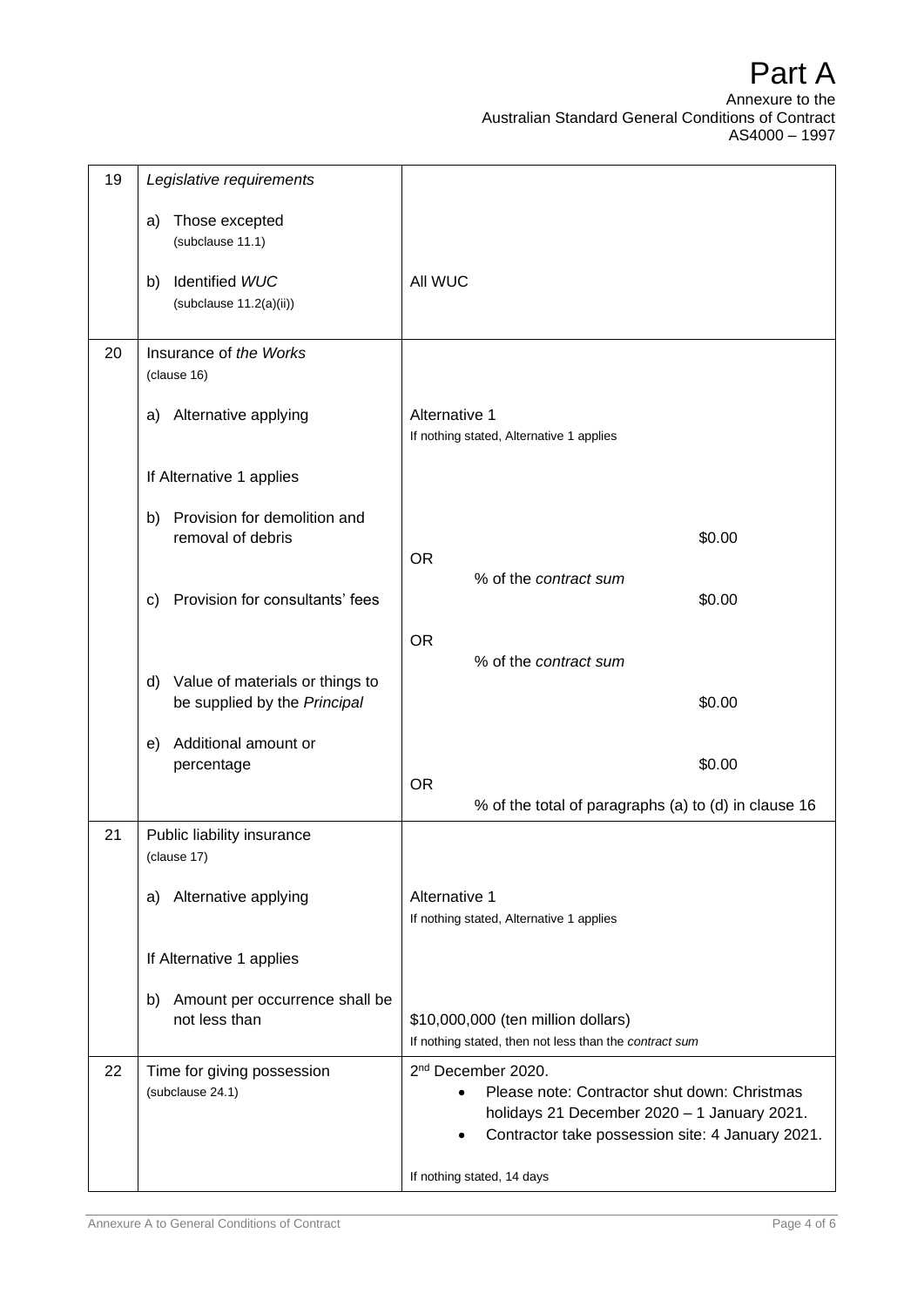| 23 | Qualifying causes of delay<br>Causes of delay for which<br>EOTs will not be granted<br>(page 3, paragraph (b)(iii) of<br>clause 1 and subclause 34.3) | None                                                                          |
|----|-------------------------------------------------------------------------------------------------------------------------------------------------------|-------------------------------------------------------------------------------|
| 24 | Liquidated damages, rate<br>(subclause 34.7)                                                                                                          | \$1000 per day                                                                |
| 25 | Bonus for early practical completion<br>(subclause 34.8)                                                                                              |                                                                               |
|    | Rate<br>a)                                                                                                                                            | Nil<br>per day<br>\$<br>per day                                               |
|    | Limit<br>b)                                                                                                                                           | \$<br><b>OR</b><br>% of contract sum<br>If nothing stated, there is no waiver |
| 26 | Delay damages,<br>other compensable causes<br>(page 1, clause 1 and subclause 34.9)                                                                   |                                                                               |
| 27 | Defects liability period<br>(clause 35)                                                                                                               | 12 months<br>If nothing stated, 12 months                                     |
| 28 | Progress Claims<br>(subclause 37.1)<br>Times for progress claims<br>a)<br><b>OR</b><br>Stages of WUC for progress<br>b)<br>claims                     | once each month for WUC done to the 25 <sup>th</sup> day of that month        |
| 29 | Unfixed plant and materials for<br>which payment claims may be<br>made<br>(subclause 37.3)                                                            | Nil                                                                           |
| 30 | Interest rate on overdue payments<br>(subclause 37.5)                                                                                                 | 6% per annum<br>If nothing stated, 18% per annum                              |